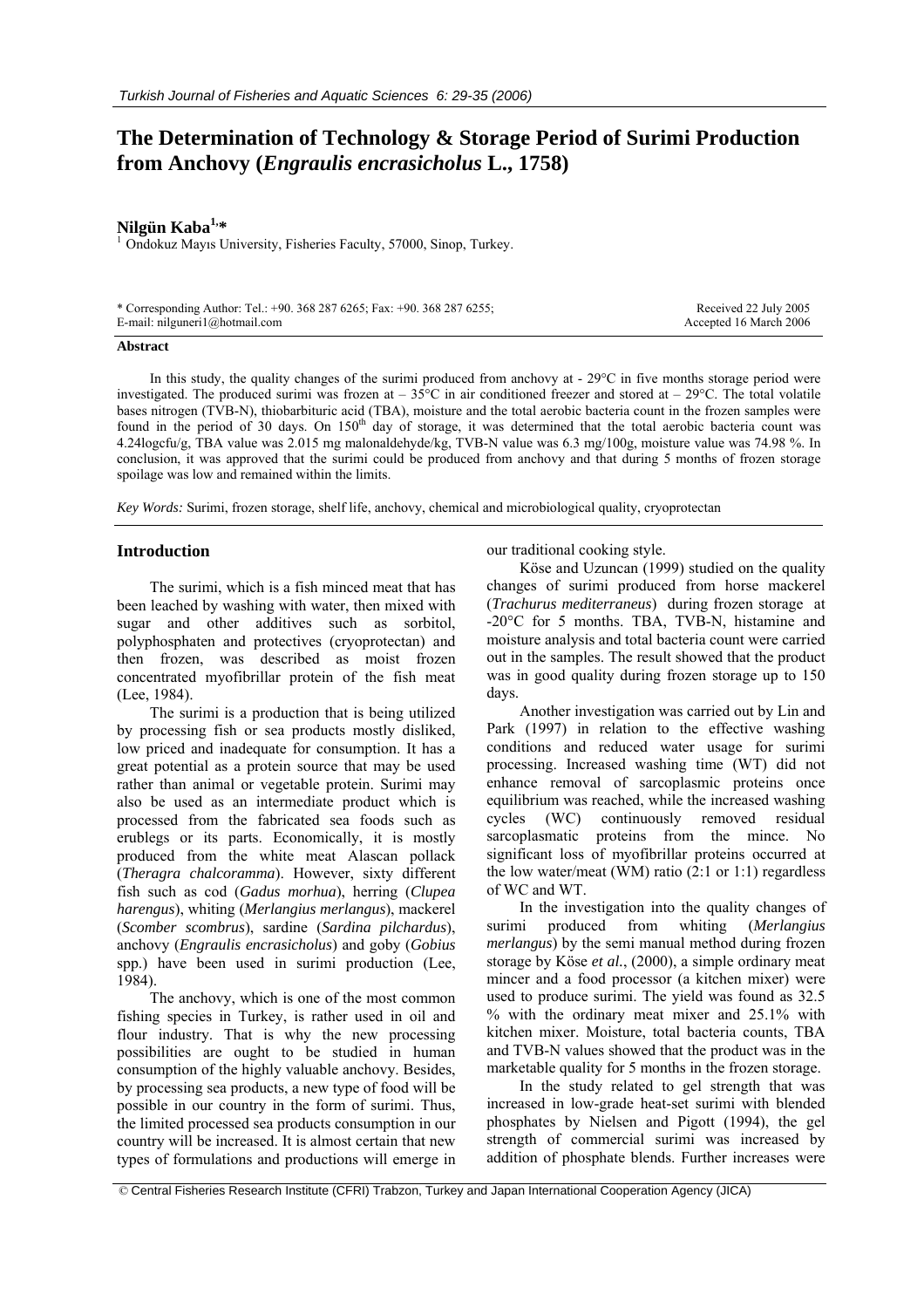obtained by complete replacement of sodium tripolyphosphate with blended phosphates.

Alvarez *et al.* (1995) studied the effects of salt concentrations, blending, heat treatment and moisture on the sardine gels, and the maximum gel strength (GS) was obtained at the highest salt concentrations and 78% moisture. The highest GS values were found in gels set for 40 min. However, GS decreased after prolonged heating at 90°C for 40 min. but were stable during further heating.

Pacific whiting surimi made from stabilized mince and unstabilized mince and headed and gutted fish kept at  $-20^{\circ}$ C and  $-50^{\circ}$ C was compared with a surimi control made from fresh fillets at 1, 30, 90 and for 180 days. After 6 months, there were no differences (p>0.05) between surimi samples prepared from stabilized mince stored at –20°C and –50°C and the control surimi (relating to torsion, measing shear stress and true strain) (Simpson *et al.,* 1994).

Nowsad *et al.* (2000) studied quality changes of spent hen surimi by adding 4% sugar, 4% sorbitol and 0.2% sodium tripolyphosphate during storage at –20°C for 6 months. The gel strength of surimi was not increased by adding cryoprotectan but loss of moisture was prevented, and sensory quality was affirmatively affected.

Quality changes of surimi produced from pacific whiting during frozen storage at  $-18^{\circ}$ C for 9 months was studied by Reynolds *et al.* (2002). They reported that the gel strength and other biochemical properties were protected during storage period.

# **Materials and Methods**

Anchovies were headed, eviscerated, deboned and minced. The mince was washed by hand for 25 min. for four times at 1/5 meat/water proportion with

cooled tap water, and the water was changed every time. Then, it was washed twice with cooled 0.3% salt (NaCl) solution at 1/5 meat/water proportion for 10 min. and was filtered. Dehydration process was realized in a cheese bag by using wood press for 30 min. By adding 4% sugar, 0.2% sodium polyphosphate, 2.5% salt, the dehydrated surimi was mixed for five minutes by a mixer and homogenized. Some parts of the surimi were reserved for the prefreeze analysis. Rest of it was frozen at –35°C in an air conditioned freezer and stored at –29°C.

TVB-N, TBA (in meat), moisture contents and total aerobic bacteria counts were determined monthly from frozen samples. Moisture contents, TVB-N, TBA and total aerobic bacteria counts were determined according to Weende analysis method (Akyıldız, 1968); Lucke- Geidel method (Hall, 1992; Varlık *et al*., 1993); Tarladgis *et al.* (1960); Roger *et al.* (1987) and Göktan (1990), respectively. During the storage time, the changes in the TVB-N, TBA, moisture contents and total aerobic bacteria counts were analyzed by simple linear regression (Düzgüneş *et al*., 1993). The flavor evaluation of surimi was made by dredging them in flour then frying in the frying pan. Seven panelists were chosen for sensory assessment according to Table 1 (Lee, 1984; York and Sereda, 1994; Bett and Dionigi, 1997; Anon., 1998).

# **Results**

The productivity for production stages was presented in Table 2, and the total aerobic bacteria count, TBA, TVB-N, moisture analysis were showed in Table 3. Sensory assessment analysis was showed in Table 4.

It was determined that the productivity was 22.40% in raw surimi, and 24% in cryoprotectan

|            | Points                                                                                                   |                                                                                                                 |                                                                                                         |                                                                                            |                                                                                                                                     |
|------------|----------------------------------------------------------------------------------------------------------|-----------------------------------------------------------------------------------------------------------------|---------------------------------------------------------------------------------------------------------|--------------------------------------------------------------------------------------------|-------------------------------------------------------------------------------------------------------------------------------------|
| Properties | 5                                                                                                        | 4                                                                                                               | 3                                                                                                       | $\mathfrak{D}$                                                                             |                                                                                                                                     |
| Appearance | $\overline{\text{C}}$ olour is golden<br>blonde, not to be<br>smashed.                                   | Colour is nearly<br>golden blonde, not<br>to be smashed.                                                        | Colour becomes<br>dark golden<br>blonde, there is a<br>little smashing.                                 | Colour is dark,<br>much cut, there are<br>much more<br>smashing.                           | Colour is<br>indistinct, and meat<br>crumbles.                                                                                      |
| Odour      | Fresh odour.                                                                                             | Fresh odour is<br>slightly losen.                                                                               | Odour is slightly<br>stale and bad.                                                                     | Odour is stale and<br>bad.                                                                 | Odour is evidently<br>putrefy rotten and<br>ammonia odour.                                                                          |
| Texture    | Texture is tight, very<br>hard elasticity.<br>breaking is not<br>evident when it is<br>folds to quarter. | Tight texture is<br>slightly losen, hard<br>elasticity, breaking<br>is not evident when<br>it is folds to half. | Texture is slightly<br>soft, suitable<br>elasticity, breaking<br>is slight when it is<br>folds to half. | Texture is soft.<br>weak elasticity.<br>breaking is excess<br>when it is folds to<br>half. | Texture is<br>evidently soft there<br>isn't elasticity.<br>weak texture, there<br>are smashed pieces<br>when pressed by<br>fingers. |
| Flavour    | Flavour has own<br>pleasant.                                                                             | Own flavour is<br>losen slightly.                                                                               | Flavour is spoilt<br>slightly.                                                                          | Flavour is spoilt.                                                                         | Flavour is<br>evidently spoilt,<br>not to be eatable.                                                                               |

**Table 1.** Freshness degree in surimi

5- Very good; 4- Good; 3- Middle(eatable quality); 2- Bad; 1- Very bad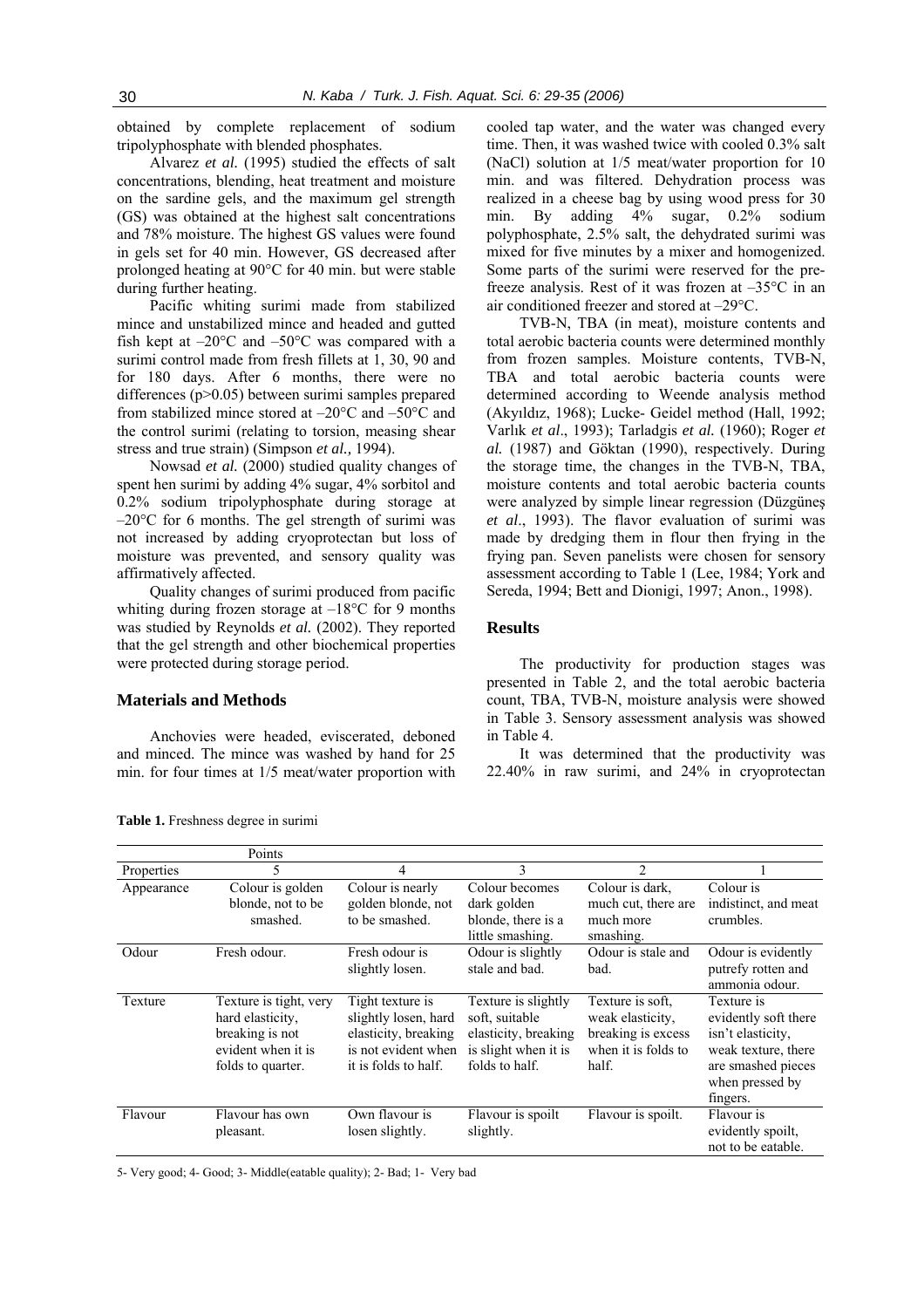**Table 2.** Yields during surimi production steps

| Production Steps                      | Amount $(g)$ | $\frac{1}{2}$ |
|---------------------------------------|--------------|---------------|
| Whole Fish                            | 2234         | 100.00        |
| Headed. Gutted and Boned Cleaned Fish | 1423         | 63.70         |
| Minced Fish                           | 1382         | 61.90         |
| Dehydrated Mince (Raw Surimi)         | 500          | 22.40         |
| Cryoprotectants Added Mince (Surimi)  | 534          | 24.00         |

**Table 3.** Total aerobic bacteria count, TBA, TVB-N, moisture contents of the surimi samples which were analyzed before and after processing, and during frozen storage

| Total aerobic bacteria    | TBA                  | TVB-N           | Moisture          |
|---------------------------|----------------------|-----------------|-------------------|
| count $(\text{logcfu/g})$ | (mgmalonaldehyde/kg) | (mg/100g)       | $\frac{1}{2}$     |
| 4.99                      | $1.092 \pm 0.003$    | $4.2 \pm 0.200$ | $72.75 \pm 0.020$ |
| 5.13                      | $1.010\pm0.002$      | $2.8 \pm 0.100$ | $78.53\pm0.030$   |
| 4.74                      | $1.382\pm0.001$      | $3.2 \pm 0.300$ | $76.82 \pm 0.010$ |
| 4.58                      | $1.440\pm0.002$      | $3.6 \pm 0.100$ | $76.53\pm0.020$   |
| 4.47                      | $1.482\pm0.003$      | $4.2 \pm 0.200$ | $76.08 \pm 0.030$ |
| 4.36                      | $1.716 \pm 0.003$    | $5.6 \pm 0.300$ | $75.20 \pm 0.020$ |
| 4.24                      | $2.015 \pm 0.001$    | $6.3 \pm 0.200$ | 74.98±0.010       |
|                           |                      |                 |                   |

**Table 4.** Sensory assessments of the surimi samples which were analyzed before and after processing, and during frozen storage

| Davs         | Appearance      | Odour           | Texture         | Flavour         |
|--------------|-----------------|-----------------|-----------------|-----------------|
| Raw material | $5 \pm 0.00$    | $5 \pm 0.00$    | $5\pm 0.00$     | $5\pm0.00$      |
| 0.           | $5\pm0.00$      | $5\pm0.00$      | $5\pm0.00$      | $5\pm0.00$      |
| 30.          | $4.86\pm0.01$   | $5 \pm 0.00$    | $4.71 \pm 0.02$ | $4.86\pm0.03$   |
| 60.          | $4.71 \pm 0.02$ | $4.86\pm0.01$   | $4.57\pm0.03$   | $4.71 \pm 0.01$ |
| 90.          | $4.57\pm0.03$   | $4.63 \pm 0.03$ | $4.43\pm0.02$   | $4.67\pm0.01$   |
| 120.         | $4.43\pm0.03$   | $4.57\pm0.01$   | $4.29 \pm 0.02$ | $4.57\pm0.02$   |
| 150.         | $4.14\pm0.02$   | $4.29 \pm 0.01$ | $4\pm 0.00$     | $4.43\pm0.01$   |

added surimi. In general, the surimi production yield was changing between 22-32% for the commercial production (Lee, 1984).

# **Results Related to Moisture**

During the storage time, regression analysis was used to investigate the changes in the moisture contents. The regression graphics representing the relation between the storage time and the moisture content were shown in Figure 1. It was discovered that there was a very significant  $(P<0.05)$  and negative relationship between moisture contents and time. The moisture content in unfrozen surimi was 78.53%.

# **Results Related to Total Aerobic Bacteria Count**

The regression analysis was carried out to find out the storage time and total aerobic bacteria count, and as a result, the regression graphics in Figure 2 was obtained. It was discovered that there was a very significant  $(P<0.05)$ , directional and negative relationship between bacteria count and storage time.

The total bacteria count in fresh fish was 4.99 logcfu/g. The total bacteria number in unfrozen surimi was 5.13 logcfu/g. The increase in bacteria number might have originated from the contamination during the processing. The highest bacteria count of frozen surimi was 4.74 $\log \frac{f}{g}$  at the 30<sup>th</sup> day of storage. The highest bacteria number was in unfrozen surimi. It is clear that the total bacteria count decreased during the frozen storage.

#### **Results Related to TVB-N**

Regression analysis was carried out in order to estimate the relationship between TVB-N and time, the test was applied and a very significant, positive and directive relationship was observed between TVB-N and time  $(P<0.05)$ . The regression graphics was shown in Figure 3.

TVB-N value in fresh fish was measured as 4.2 mg/100g. It was detected as 2.8 mg/100g in unfrozen surimi. The most significant reason of the declining TVB-N values might be the removal of nitrogen containing compounds and water soluble proteins during the washing steps.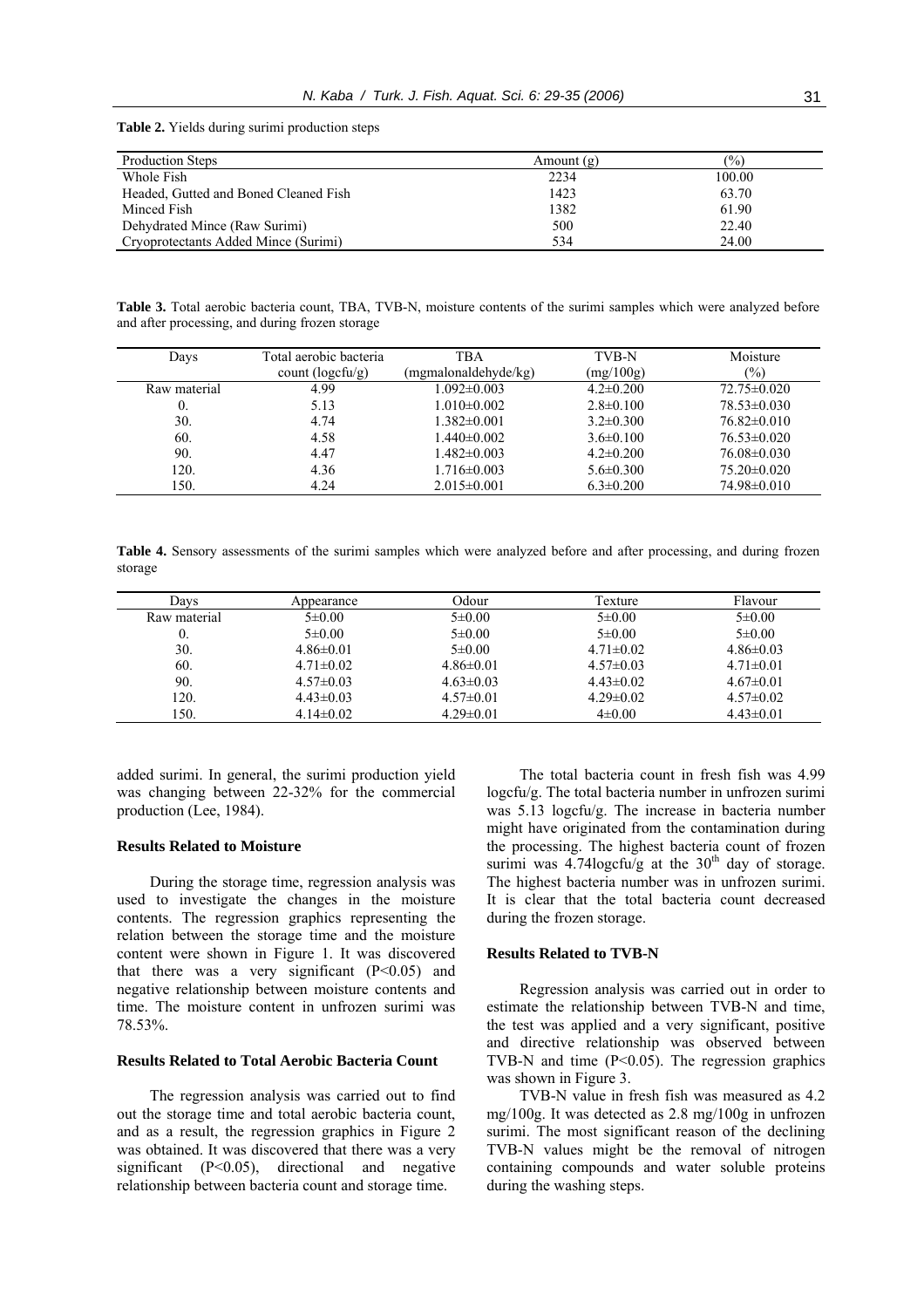

**Figure 1.** The regression graphics representing the relation between the storage time and the moisture contents.



Figure 2. The regression graphics representing the relation between the storage time and the total aerobic bacteria count.



**Figure 3.** The regression graphics representing the relation between the storage time and the TVB-N contents.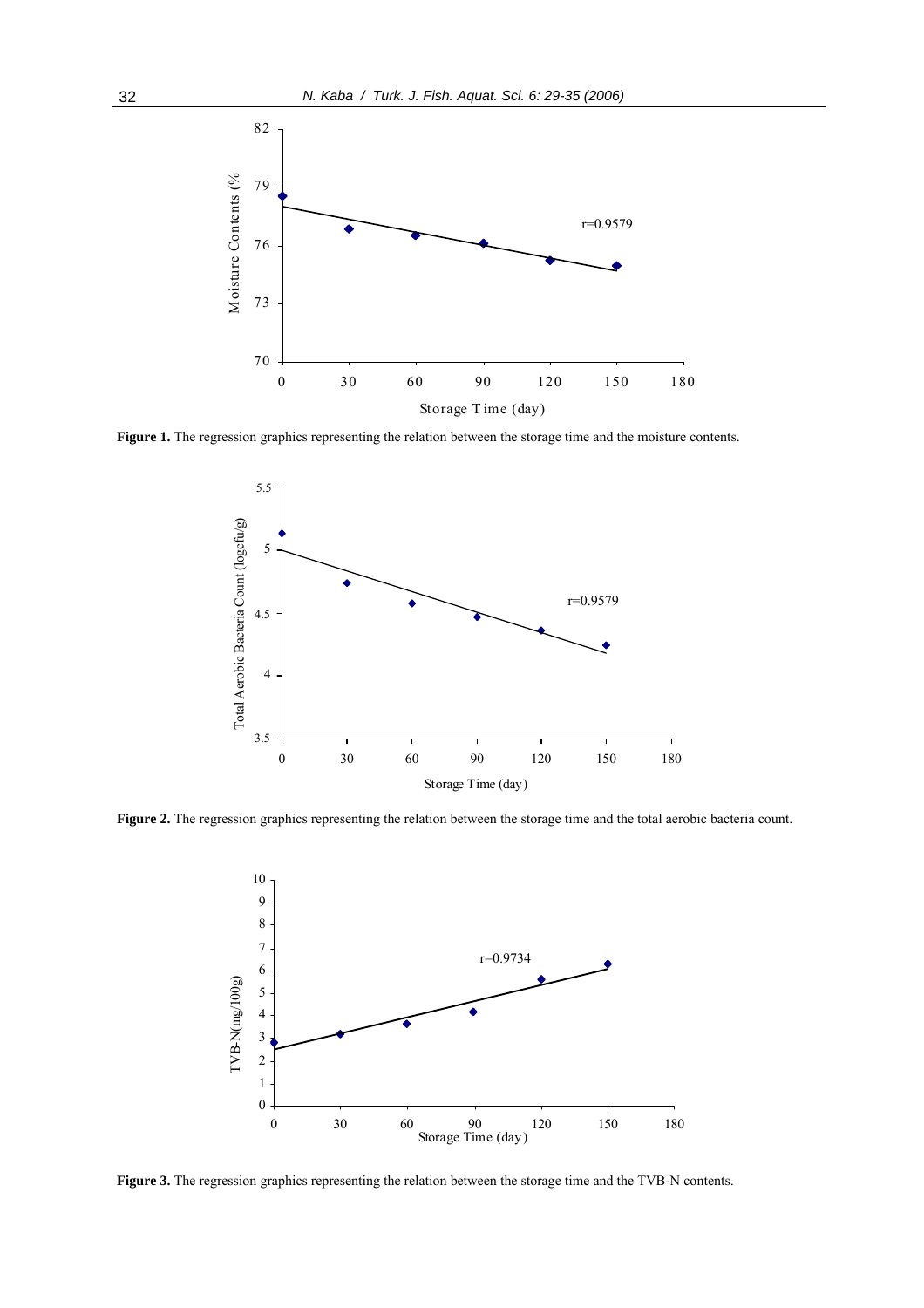#### **Results Related to TBA**

A regression analysis was carried out in order to understand the possible effects of storage period on TBA values and the results were shown in Figure 4. A very significant, directive and positive relationship between TBA and time was found (P<0.05). In other words, TBA values increased during the storage time.

TBA value in fresh fish was determined as 1.092 mg malonaldehyde/kg and this value increased in frozen storage. The highest TBA value was detected as 2.015 mg malonaldehyde/kg on 150 days of storage. This change was below the quality loss limit. The low amount of TBA might be explained with the removal of some part of oil and blood encouraging the lipid oxidation.

### **Results Related to Sensory Assessment**

There was a very significantly  $(P<0.05)$  negative relationship between the sensory assessments and time (Figure 5).

# **Discussion**

Köse *et al.* (1997) measured the yield of raw surimi from the anchovy as 48.3%; and cryoprotectan added surimi as 53.3%. Köse and Uzuncan (1999) estimated the productivity as 28.3 % for raw surimi from the horse mackerel, 30.5 % for the cryoprotectan added surimi. Köse *et al.* (2000), in their study with whiting, registered the yield as 29.4 % and 32.5% in the dehydrated mince processed with mincing



**Figure 4.** The regression graphics representing the relation between the storage time and the TBA contents.



**Figure 5.** The regression graphics representing the relation between the storage time and the sensory assessments.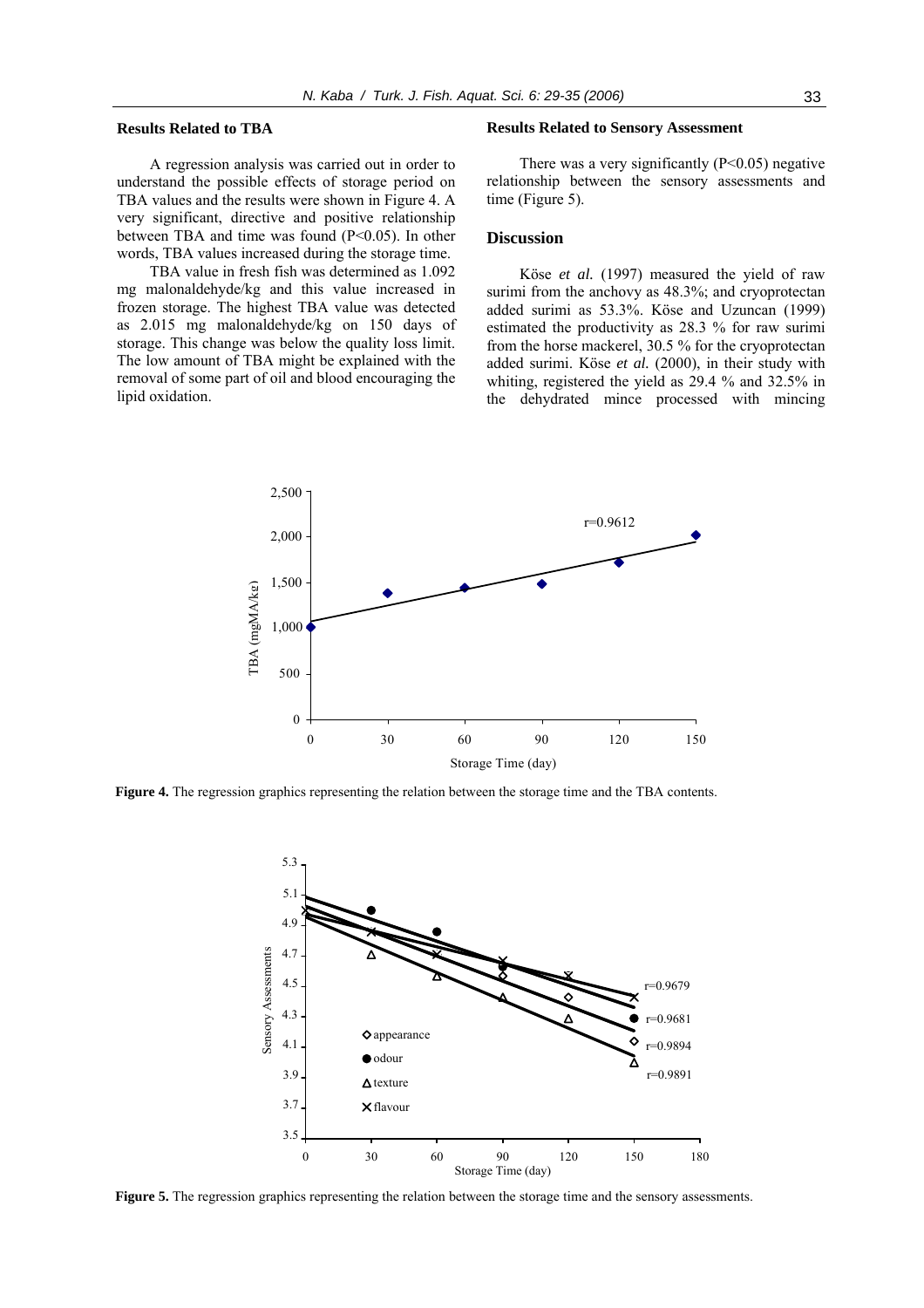machine and in surimi, respectively, and 23.7% and 25.1% in dehydrated mince processed with kitchen mixer and in surimi, respectively. Vareltsiz *et al.*  (1989), stated the surimi yield from cod as 20%. Simpson *et al.* (1994), found it as 21-24% in their study with pacific whiting (*Merluccius productus*).

The water level in raw surimi changed from 80- 85% to 75-79% by decreasing 8-9% after mixing with cryoprotectan (Lee, 1984). Reppond and Babbit (1993) found out the water level as 77.8% in their study with pollack. Köse *et al.* (1997), measured the water level as 76.98% in anchovy surimi, Köse *et al.* (2000) as 76.71% in whiting surimi, Köse and Uzuncan (1999) as 78.41% in horse mackerel surimi.

According to the Standards of Japanese Surimi Association, the water level in salty surimi varies between 75-78% due to fish type and the surimi quality (Sonu, 1986).

Roussel and Cheftel (1990) found out the water level as 76% in surimi produced from Atlantic sardine (*Sardina pilchardus*).

Aquilera and Figueroa (1992) reported mesophilic and psychrophilic bacteria counts as 4.60  $logc f u/g$  and 4.40  $logc f u/g$  in stabilized horse mackerel mince**.** Köse *et al.* (1997), measured mesophilic and psychrophilic bacteria counts in frozen anchovy surimi as 4.82 logcfu/g and 4.02 logcfu/g, and in unfrozen anchovy surimi as 5.08 logcfu/g and 4.51 logcfu/g. Köse *et al.* (2000) reported mesophilic and psychrophilic bacteria counts as 5.8 logcfu/g and 5.3 logcfu/g in unfrozen whiting, and 5.1 logcfu/g and 4.2 logcfu/g in frozen samples. Köse and Uzuncan (1999) found out mesophilic and psychrophilic bacteria counts in unfrozen horse mackerel and in frozen samples as  $6.66 \log(c)g$ ,  $4.67$ logcfu/g and 5.14 logcfu/g, 4.70 logcfu/g, respectively.

The permitted limit per gram is  $10^6$ colony/g for fresh fish products due to the chemical and organoleptic specification. However, it is acceptable until  $10^8$  colony/g (Huss, 1988).

In this study; the total bacteria count in fresh fish, in frozen and unfrozen surimi was not below the quality limits.

In the study with the surimi produced from erublegs, it was observed that TVB-N value did not exceed 10mg/100g after processing, while it was 4.5 mg/100g at the beginning (Yoon *et al.,* 1988). Köse *et al.* (1997) found out TVB-N value as 2.9 mg/100g in anchovy surimi at the end of  $120<sup>th</sup>$  day of frozen storage. Köse and Uzuncan (1999) reported it as 3.5 mg/100g in the surimi produced from horse mackerel at the 150th day of storage, and Köse *et al.* (2000) reported it as 2.8 mg/100g in the surimi produced from whiting at the end of  $150<sup>th</sup>$  day of storage. It was recommended that the total volatile base (TVB-N), which is the most significant criteria for defining the fish quality, should not be over 30-35 mg/100g in fish meat (Huss, 1988). TVB-N value increased during the storage, but stayed within the quality limits. It was found out that increasing TBA value to 3-4 mg malonaldehyde/kg would lead to souring and quality loss in fish meat (Huss, 1988).

Lin *et al.* (1996), indicated that washing the mincing had a significant effect on the malonaldehyde level in frozen butterfish (*Peprilus buri*) mince stored for 6 months, and proposed the washing and removing of the blood species as the decreasing effect of oxidation. Köse and Uzuncan (1999), reported TBA value as 0.422 mg malonaldehyde/kg at the end of  $150<sup>th</sup>$  day of storage in surimi produced from horse mackerel, Köse *et al.* (2000), reported it as 0.519 mg malonaldehyde/kg in surimi produced from whiting after five months, Köse *et al.* (1997) reported it as 0.954 mg malonaldehyde/kg in surimi produced from anchovy at the end of  $120<sup>th</sup>$  day of storage.

Roussel and Cheftel (1990) studied the quality changes of surimi produced from Atlantic sardine by adding 4% sugar and 4% sorbitol stored at -45°C for 8 months. At the end of the storage period, moisture content, protein content and fat content were 76%, 14% and 1%, respectively.

Moisture content was 79 % in the study related to the effect of washing factors for surimi processing by Medina and Garrote (2002).

TBA content was 1.546 mgMA/kg in beef heart surimi after it was stored at -29°C for 3 months (Wang *et al*., 1999).

It was determined that, the lowest values of appearance, odor, texture and flavor were 4.14, 4.29, 4 and 4.43, respectively. The present study showed that while the sensory quality values decreased during the storage, they never decreased below the quality limits.

# **Conclusion**

In this study, the quality changes of the surimi produced from anchovy and stored for 5 months at - 29°C were investigated. It was found that surimi production could be carried out from anchovy. As for the analysis, it was determined that the spoilage was very low during the 5 months of storage. It was recommended that in order to determine the shelf life of the surimi prepared from anchovy, the longer storage time at different temperatures should be searched. Surimi production and surimi technology have the capacity to add a new aspect in processing Turkey's sea products. Producing surimi partly from fresh fish in the market place could encourage the consumption throughout the year. The opportunity to utilize the waste in the processing stage as fish oil and flour would emerge.

# **References**

- Akyıldız, R. 1968. Yemler Bilgisi Laboratuvar Kılavuzu, Ankara Üniversitesi Ziraat Fakültesi Yayınları, No: 358, Ankara, 214 pp.
- Alvarez, C., Couso, I. and Tejada, M. 1995. Sardine surimi gels as affected by salt concentration, blending, heat treatment and moisture. Journal of Food Science,